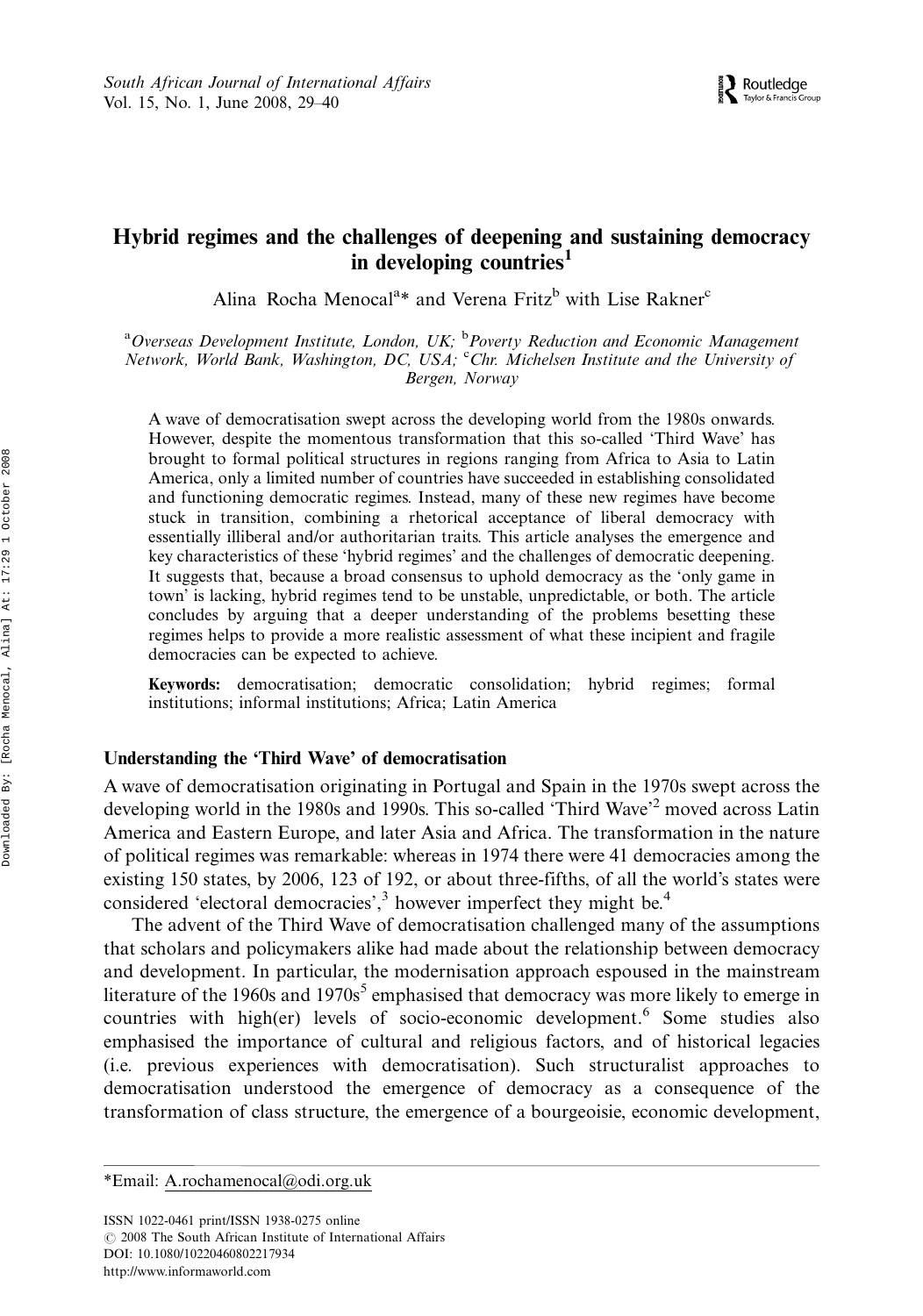increasing urbanisation, the prior development of democratic values and other socioeconomic factors.

While the modernisation argument provides an explanation for transition in South Korea, Taiwan, Thailand and Chile, many of the movements towards formal democracy from the 1980s onward took place in countries where such transformation would not have been expected based on low levels of economic development and other socio-economic indicators. A large number of countries experiencing a transition to democracy<sup>7</sup> during the Third Wave fell in the bottom third of the Human Development Index. Third Wave transitions also defied cultural arguments positing that democracy is incompatible with certain faiths and religious values.<sup>8</sup> The only region that seems to remain relatively outside this wave of democratisation is the Arab World. $9$  Thus, a broad consensus has emerged that economic development per se is neither a necessary nor a sufficient condition for democratic transition.<sup>10</sup>

In response to the perceived limitations of modernisation theory, a budding literature has emerged since the 1980s that seeks to understand democratic transitions from a process-oriented approach.<sup>11</sup> This literature emphasises the importance of decisions, ideas and the interaction among strategic domestic political actors in bringing about transitions in 'unlikely places', while acknowledging the importance of structural factors in shaping actor choices to varying degrees.<sup>12</sup> The focus of this literature is on elite interactions. In some cases, however, widespread social mobilisation and (the threat of violent) protest from below were instrumental in bringing about democratic change. This was very visibly the case in the democratisation processes in the Phillippines in the 1980s and South Africa in the early 1990s as well as in the so-called 'Orange Revolution' in Ukraine in 2004–2005.

In addition, with limited exceptions, $13$  this process-oriented model of democratisation tends to focus on internal dynamics almost exclusively. It thus has most relevance in the Eastern European and Latin American experiences, where democratisation transitions were driven mostly from within.<sup>14</sup> In contrast, in Asia and especially in Africa (and possibly low-income and aid-dependent countries elsewhere), external actors played a much stronger role in these political transformations. In many cases, such as Kenya and Nigeria, these transitions were the result not only of the determination of national political actors, but also of external pressures and incentives (for example, diplomatic pressure and the withholding of aid from repressive regimes).

#### Challenges to democratic deepening: the emergence of 'hybrid' regimes

## Hybrid regimes

Despite the momentous transformation that the Third Wave has brought about to formal political structures in much of the developing world, it is essential to keep in mind that democratisation processes are not linear. In fact, only a limited number of countries that have undergone transitions to democracy have succeeded in establishing consolidated and functioning democratic regimes. Instead, many of these new regimes have ended up 'getting stuck' in transition, or reverting to more or less authoritarian forms of rule. These incipient democracies, which have been variously described as 'illiberal',<sup>15</sup> 'delegative',<sup>16</sup> or, more generally, 'hybrid' regimes,<sup>17</sup> constitute 'ambiguous systems that combine rhetorical acceptance of liberal democracy, the existence of some formal democratic institutions and respect for a limited sphere of civil and political liberties with essentially illiberal or even authoritarian traits.<sup> $18$ </sup> Thus, they have come to occupy a precarious middle ground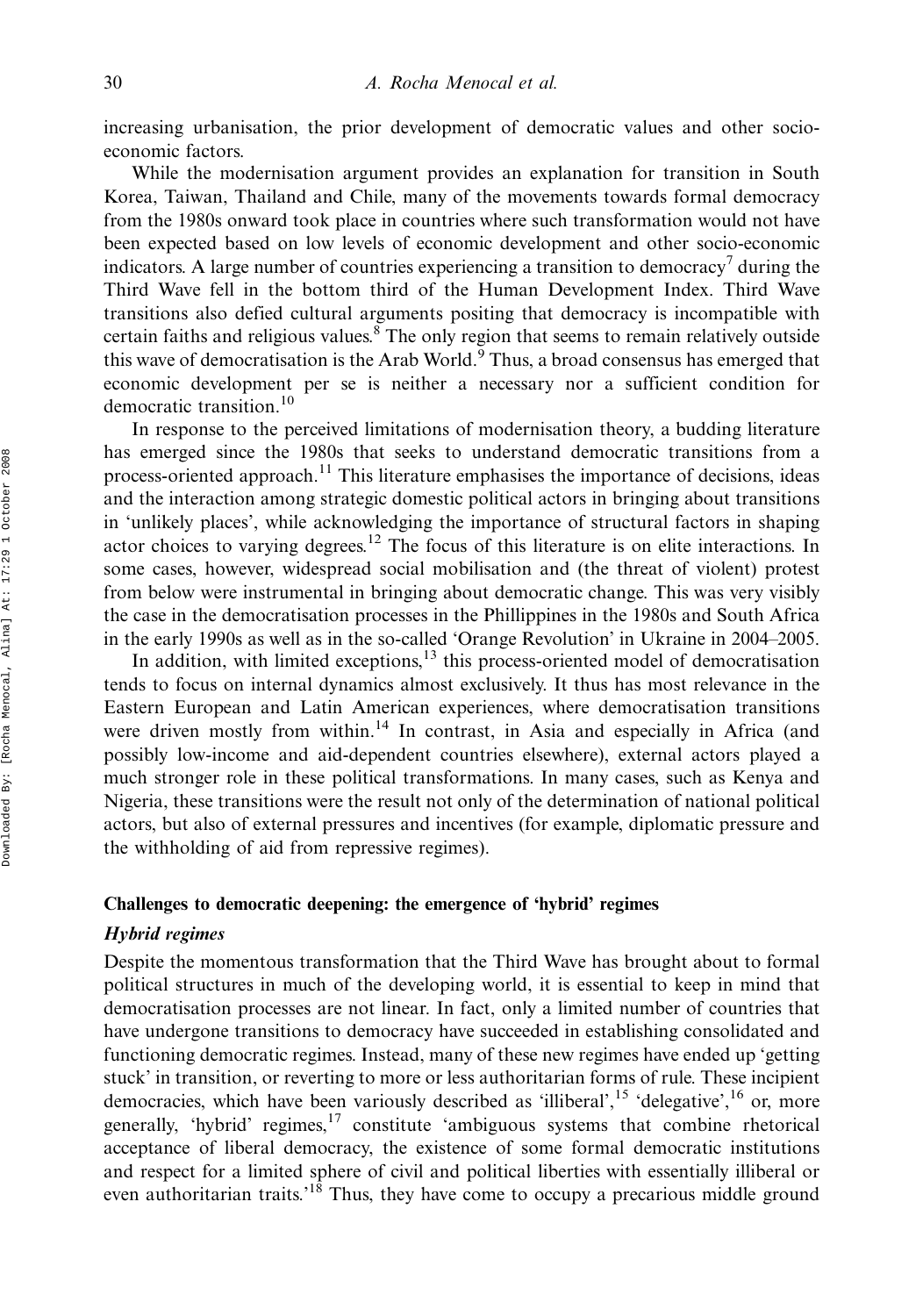|                                                      | 1972        |                   |                                             | 2004 |        |          |
|------------------------------------------------------|-------------|-------------------|---------------------------------------------|------|--------|----------|
|                                                      | Autocracies | Hybrid<br>regimes | Democracies Autocracies regimes Democracies |      | Hybrid |          |
| Sub-Saharan Africa<br>Latin America and<br>Caribbean | 25          |                   |                                             |      |        | 10<br>10 |

Table 1. Classification of regimes in sub-Saharan Africa and Latin America, 1972 and 2005.

Source: Freedom House (2007) 'Country Ratings', see http://www.freedomhouse.org/template.cfm?page=363  $&year=2007$ 

between outright authoritarianism and fully-fledged democracy,<sup>19</sup> and their democratic structures remain fragile (see Table 1).

Over the past few years, academics and policymakers alike have focused increasing attention on the challenges and dilemmas that these 'grey zone' countries confront in regions across the globe.<sup>20</sup> The wave of 'democratic optimism' in the 1990s associated with the global triumph of democracy and capitalism around the world  $-$  what Francis Fukuyama<sup>21</sup> enthusiastically described as 'the end of history'  $-$  has now given way to more sober appraisals about the current health of democratic systems in the developing world.<sup>22</sup> There is growing recognition that the holding of elections alone does not offer a cure for the deeper political and social problems besetting states in many developing countries. In particular, the inability of many of these new democracies to meet the demands and basic needs of their citizens, including the promotion of economic development, has led to critical questions about their nature, quality, efficiency and sustainability over time.

However, it is also important to recognise that there is considerable variation in terms of democratic developments within democracies in the developing world, especially those that emerged during the Third Wave. Although the general tendency has been toward some kind of hybridisation of democratic structures and institutions, some incipient democracies may be moving (however slowly) in the direction of consolidation as formal rules gradually begin to displace informal ones not only in rhetoric but also in practice, whereas others may be slipping towards more authoritarian and personality-driven practices. In Latin America, for instance, there is a considerable difference between the quality of democratic politics in places like Bolivia and Ecuador, where formal institutional processes seem to fall short in terms of substance, representation and effectiveness, and Argentina and Brazil, where despite considerable ups and downs and abrupt and unexpected changes, progress towards more formalised democratic institutions is definitely moving forward. In the African region, democratic deepening in general has thus far remained more limited. Still, countries like Ghana and Mozambique seem to be much more firmly positioned than others like Kenya, Nigeria or Uganda to address some of the challenges besetting their incipient democratic structures. Other countries, like Malawi and Ethiopia, may be moving even further down the route of formal institutional deterioration towards a situation of political meltdown. In all cases, it is important to recognise that democratisation processes are not static or linear, so that democratic quality in any given country is likely to fluctuate and experience progress and reversals over time. Zambia and Mexico offer interesting examples of such tendencies.

In addition, some hybrid regimes may be more stable than others. There is a considerable debate in the literature on this issue. Some theorists and observers of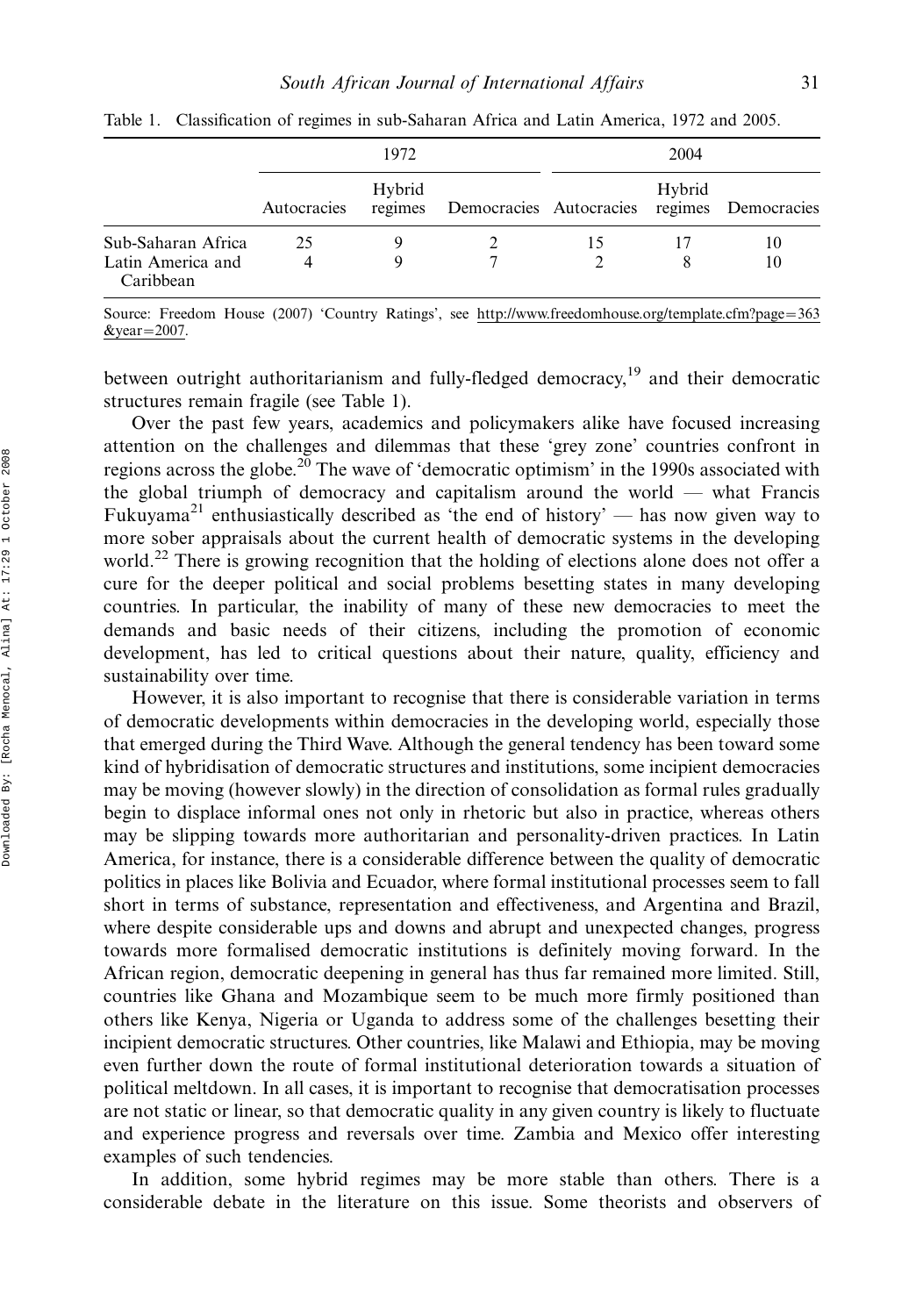countries like Egypt claim they are stable and can be sustained indefinitely, if there is astute political leadership and if the resources exist to keep public demands at bay. In the main, such states, while considerably authoritarian, also can be quite effective. However, once democratisation forces are unleashed, it appears to be more difficult to maintain a stable equilibrium. Here once again the case of Mexico comes to mind, as illustrated by the highly problematic presidential election that took place in 2006.<sup>23</sup>

#### Challenges to democratic deepening

Whereas, as noted above, the most recent literature on transitions to democracy emphasises that there are very few preconditions for the emergence of democracy, analysts seem to be reaching a consensus that structural factors  $-$  such as underlying economic, social, and institutional conditions and legacies — may have a considerable impact on the prospects of democratic consolidation. Above all, democratic consolidation requires the evolution of a democratic political culture where all the main political players (both in the elite and the mass public), parties, organised interests, forces and institutions view and accept democracy as 'the only game in town'. This, in essence, is the main concept embedded in Adam Przeworski's definition of democracy<sup>24</sup> as 'institutionalised uncertainty'. In a democracy, all outcomes are in principle unknown and are open to contest among key players (e.g. who will win an electoral contest or what policies will be enacted). The only certainty is that such outcomes will be determined within the framework of preestablished democratic rules. In other words, the democratic process needs to be viewed as the only legitimate means to gain power and to channel/process demands. Admittedly, the building and strengthening of such a democratic political culture is bound to take a long time, and this is the main challenge hybrid regimes are facing today.

Because, for the most part, a broad consensus among both the elites and the mass public to uphold democracy as the only viable system of rule is lacking, hybrid regimes tend to be either unstable,<sup>25</sup> or unpredictable, or both. As noted above, there is an ongoing debate in the literature about how unstable hybrid regimes are. Some appear to be quite stable and durable, but they still lack predictability, in the sense that authority tends to be personalised and to be governed by more informal understandings than by formal rules. The elections in Kenya in December 2007 provide a particularly poignant (and violent) example of this.

In these regimes, commitment to the rules of the game is at best 'instrumental' (i.e. based on performance) and not 'principled' (i.e. based on political attributes).<sup>26</sup> In the particular case of Africa, analysing public opinion data in several countries in the region, Michael Bratton, Robert Mattes and Emmanuel Gyimah-Boadi<sup>27</sup> found that popular support for democracy is wide, but that it remains quite shallow. As Bratton<sup>28</sup> put it, 'people may be attached to the general idea of a democratic regime, but have limited knowledge or commitment to its specific component institutions.' According to Afrobarometer data, one out of three of those interviewed did not prefer democracy to any other form of government, a figure that seems high. In addition, recent data from Freedom House<sup>29</sup> suggest declining support for democracy almost everywhere in the world, with particular weaknesses in East Asia.

In a much discussed quantitative analysis, Przeworski and Fernando Limongi<sup>30</sup> found that, although there is no minimum level of economic development (measured in terms of per capita income) that is necessary for a country to be able to make a transition to democracy, economic development has a very important impact on the *sustainability* of democratic systems. Looking at cross-regional data from 1950 to 1990 on a wide variety of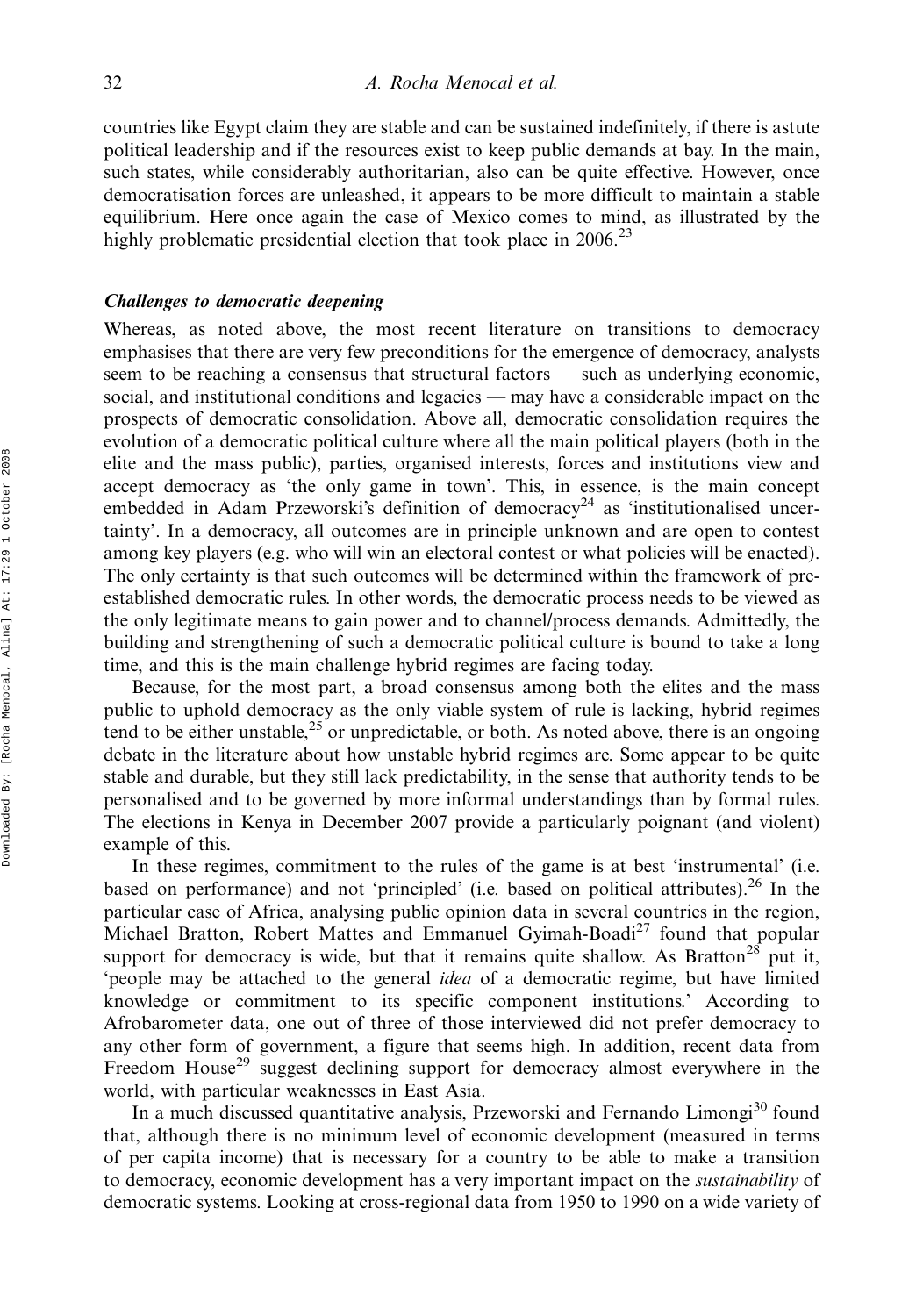well-performing and poor-performing democracies, the authors found that the less successful democratic regimes are in generating economic growth, the more likely they are to break down.<sup>31</sup> The fact that, contrary to what Przeworski and Limongi would have predicted, there have been few full-fledged, formal reversals to authoritarianism even among the poorest countries may offer some solace. This may be due in part to the fact that, given the current international discourse in favour of democracy (at least formally), outright authoritarian 'solutions' to domestic problems are a lot less likely to be tolerated.<sup>32</sup> But it remains true in any case that democracies that have failed to produce developmental outcomes remain much more fragile and unstable  $-$  again because commitment to them is instrumental and not principled.<sup>33</sup> Thus, expectations for these incipient democracies to deliver tend to be rather high and unrealistic, which adds to the considerable strain they are often under.

## Characteristics of hybrid regimes

Although, as highlighted above, there is considerable variation among hybrid regimes,<sup>34</sup> some general traits may be observed:<sup>35</sup>

## Presidentialism and governmental accountability

These regimes tend to be characterised by populist politics, unaccountable 'delegative'/ strong-man leadership, and opaque decision-making processes. This kind of leadership has a long tradition in many parts of the developing world, including in particular Africa and Latin America, and it does not seem to be improving with the advent of democratic politics. As Nicholas van de Walle<sup>36</sup> noted in several African countries where party systems have emerged, '[r]egardless of constitutional arrangements ... power is intensely personalised around the figure of the president ... He is literally above the law, controls in many cases a large proportion of state finance without accountability, and delegates remarkably little of his authority on important matters ... Only the apex of the executive really matters.' Moreover, Bratton $37$  also highlighted that in many African countries, popular perceptions about democracy are still based in terms of whether individuals enjoy special access/ties to the incumbent president.

## Levels of credibility and/or trust in formal (democratic) institutions

Trust in state institutions is essential for political stability and compliance with the law. However, despite considerable democratic advancements, especially in the area of elections, in hybrid regimes many formal institutions that are crucial to make democracy work suffer from a lack of credibility and/or trust. In an article on public opinion and democracy in Latin America, for example, Marta Lagos<sup>38</sup> found that, between 1996 and 2001, national legislatures and political parties have been shown to be the institutions least trusted by the population, ranking well below the Church and, indeed, the armed forces. As highlighted by many of the electoral contests that took place in the region in  $2005-2006$ , this lack of faith in political parties and legislatures seems to remain unabated.<sup>39</sup> This state of affairs is particularly troubling if one considers that parties play a crucial role in nurturing and sustaining democratic governance: if the health of the party system in a particular country deteriorates (or is never established in the first place), the quality of its democracy will equally suffer.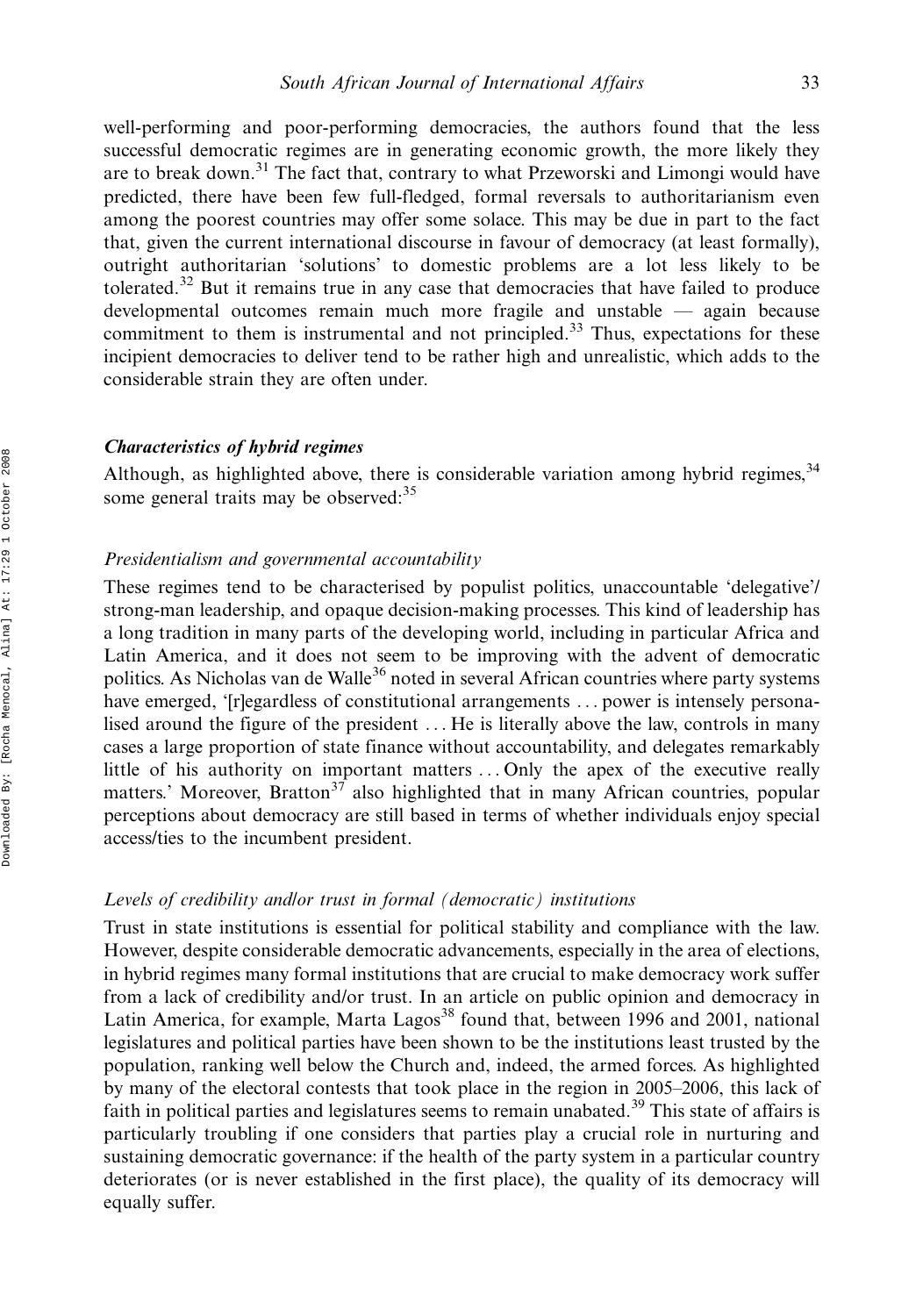In the case of Africa, Bratton<sup>40</sup> found that many key formal institutions of the state fail to meet popular demands. On the positive side, there is growing evidence that regular elections are becoming routinised and institutionalised features of political life. Yet many people seem to harbour doubts that elections can actually result in alternations of power.<sup>41</sup> In addition, public support for other formal institutions of democracy  $-$  such as multiple parties and legislative and judicial independence  $-$  continues to lag considerably behind. African parties are weakly institutionalised and characterised by poor organisational capacity. They often lack a structure that can penetrate the national territory, have dormant organisations between elections and few, if any, organisational resources.<sup>42</sup> Institutions that are meant to check the executive, including the judiciary, are widely perceived as performing below par.

## Political participation

In general, shallow political participation outside elections<sup>43</sup> and weak governmental accountability lead to a sense of collective public frustration about what democracy can deliver and what can be achieved through formal political institutions. Because there is a widespread feeling that key institutions, such as political parties and the judiciary, cannot be trusted or are not adequately representative, political participation often takes place outside formal institutional channels. This leads to the further de-institutionalisation of fragile democratic structures (Bolivia in particular comes to mind). In addition, civil society organisations and media critical of the incumbent government often find themselves harassed or otherwise victimised by government sanctions.

## Rules of the game

As Goran Hyden<sup>44</sup> noted in the case of Africa and Guillermo O'Donnell<sup>45</sup> argued in the case of Latin America, in these types of regimes the rules of the game are contested, with formal and informal institutions coexisting in ways that are often not complementary. Formal institutions are often perceived as biased or unfair, and therefore cannot secure compliance.<sup>46</sup> Informal practices (including presidentialism, clientelism, and corruption) persist and often take precedence. In short, there is no 'institutionalised uncertainty' as defined by Przeworski. $47$  The rule of law, which is intended to establish formal rules and regulations a priori to order political interactions and make politics more transparent and predictable, is, at best, applied unevenly. This means that the equality of citizens before the law cannot be guaranteed. As above, all of these practices and dynamics lead to the ongoing deterioration of already weak formal democratic structures. Nonetheless, as Gretchen Helmke and Steven Levitsky<sup>48</sup> have shown, it is important to recognise that informal institutions may cut both ways for democracy in terms of having both positive as well as negative impacts. Clearly, practices like corruption or the selective application of justice undermine trust in formal institutions. But where formal institutions remain weak, personalised ties may be essential in providing legitimacy for fragile democratic structures.<sup>49</sup>

## Corruption and clientelism

As has been noted, hybrid regimes are driven by personalised interests, and public officials often act to further their own gains without much concern about a broader sense of the public good. The result is often the persistence of clientelistic structures and high levels of corruption, especially when citizens have few means of holding elites to account beyond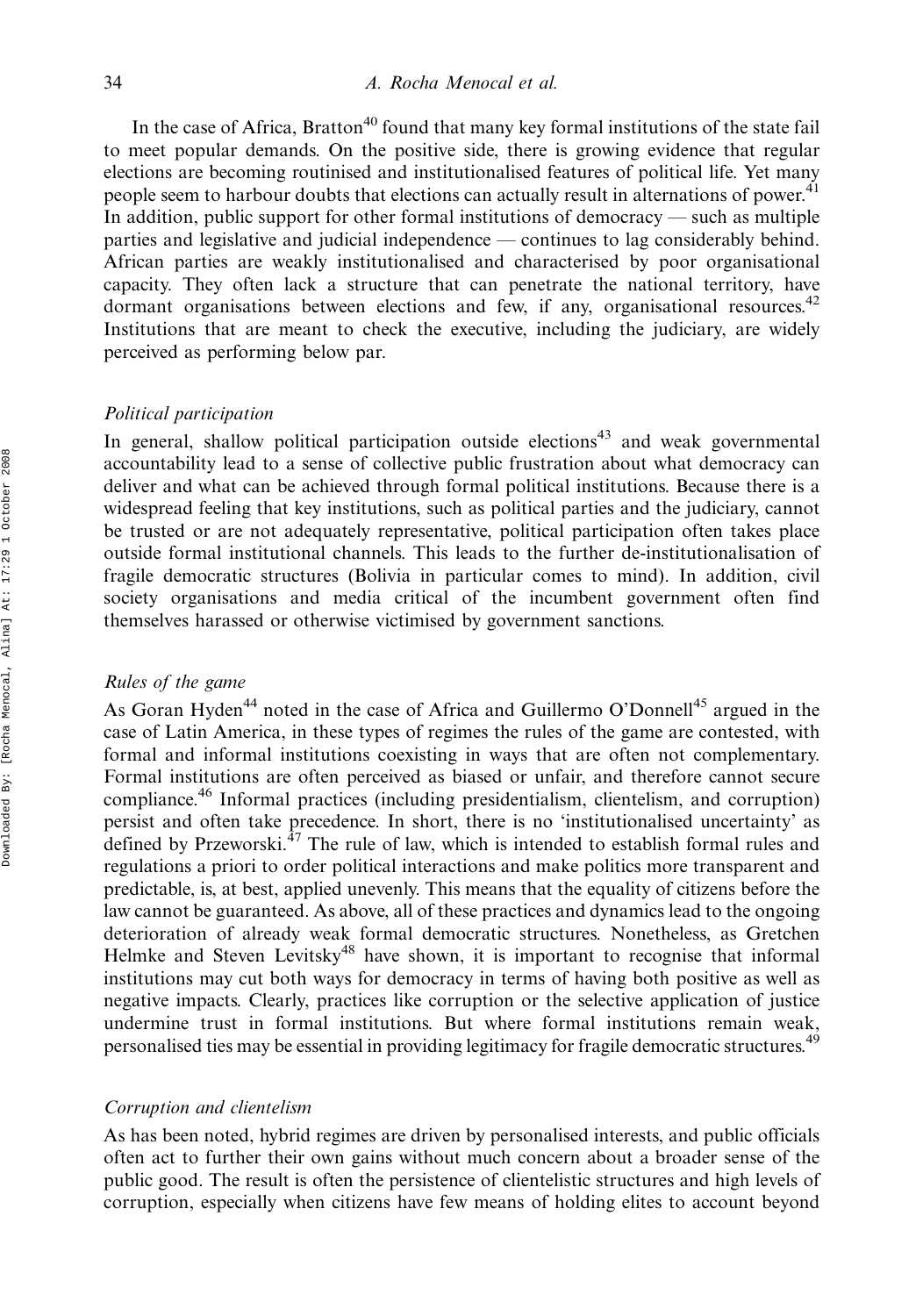elections. Nigeria and Kenya offer stark examples of such endemic problems related to corruption and to patron-client networks.<sup>50</sup> Elections themselves can be a source of corruption, since campaigning is expensive, and politicians often seek to raise funds or win votes in various illicit ways (e.g. through government-controlled procurement processes).<sup>51</sup> The civil service often continues to suffer from a mix of ethnic/regional and political  $c$ lientelism  $-$  ranging from the creation of additional ministries to accommodate important support groups to the abuse of civil servants to rally support for incumbents during pre-election periods. As David Booth and co-authors<sup>52</sup> noted with reference to Malawi, 'Malawi has a hybrid, ''neopatrimonial'' state, where there is a framework of formal law and administration but the state is informally captured by patronage networks. The distribution of the spoils of office takes precedence over the formal functions of the state, severely limiting the ability of public officials to make policies in the general interest.'

#### Popular expectations and state capacity

State capacity remains persistently weak, but at the same time more actors demand to be included in decision-making processes and expect better services and enhanced state accountability.<sup>53</sup> This dual dynamic reinforces the prospects for instability. The state may be overwhelmed by the new demands brought about by democratic pressures, and unable to respond adequately because it lacks the necessary institutional and administrative capacity, and even the legitimacy and credibility, to do so. In the case of Africa, Bratton<sup>54</sup> found that popular support for democracy fell from 2000 to 2005 as people began to perceive that 'democracy has distinctive shortcomings ... including unruly political discourse, a poor record of service delivery, and new opportunities for corruption.' He also noted that, for the first time in 2005, mass satisfaction with democracy fell under the critical threshold of 50%. There seems to be a growing nostalgia for a return of the army to politics — even though the proportion of people who reject military rule remains relatively high (73% in 2005).

The resulting disillusionment about how democracy is seen to be working in practice can be potentially destabilising. For example, in Ethiopia, the elections in May 2005 triggered more than a year of civil unrest concerning the results. This reflected wider discontent with the ruling party and was followed by bloody repression in November of that year.55 Many of the elections that took place in Latin America in 2006 also reflected this growing disillusionment with (incomplete) democracy and pointed to the resurgence of populist candidates in the region.<sup>56</sup>

#### Elite reversals

In a number of cases, reversals have been induced by political elites rather than by pressures from below. For example, a number of presidents in these incipient democracies in the developing world have sought to reverse the term limits imposed on them by amending the constitutions adopted in the  $1990s$ <sup>57</sup> Political leaders have justified such reversals on the grounds that more authoritarian measures are needed to strengthen state capacity. In many cases, as was the case of Alberto Fujimori in Peru for many years until his eventual fall from grace, democratic reversals initiated by political elites have often been met with acquiescence from broad sectors of the population. These elites are perceived as strong leaders who will be able to provide some order to the disorder and lawlessness often associated with (incomplete) democratisation. According to Richard Rose,<sup>58</sup> for example,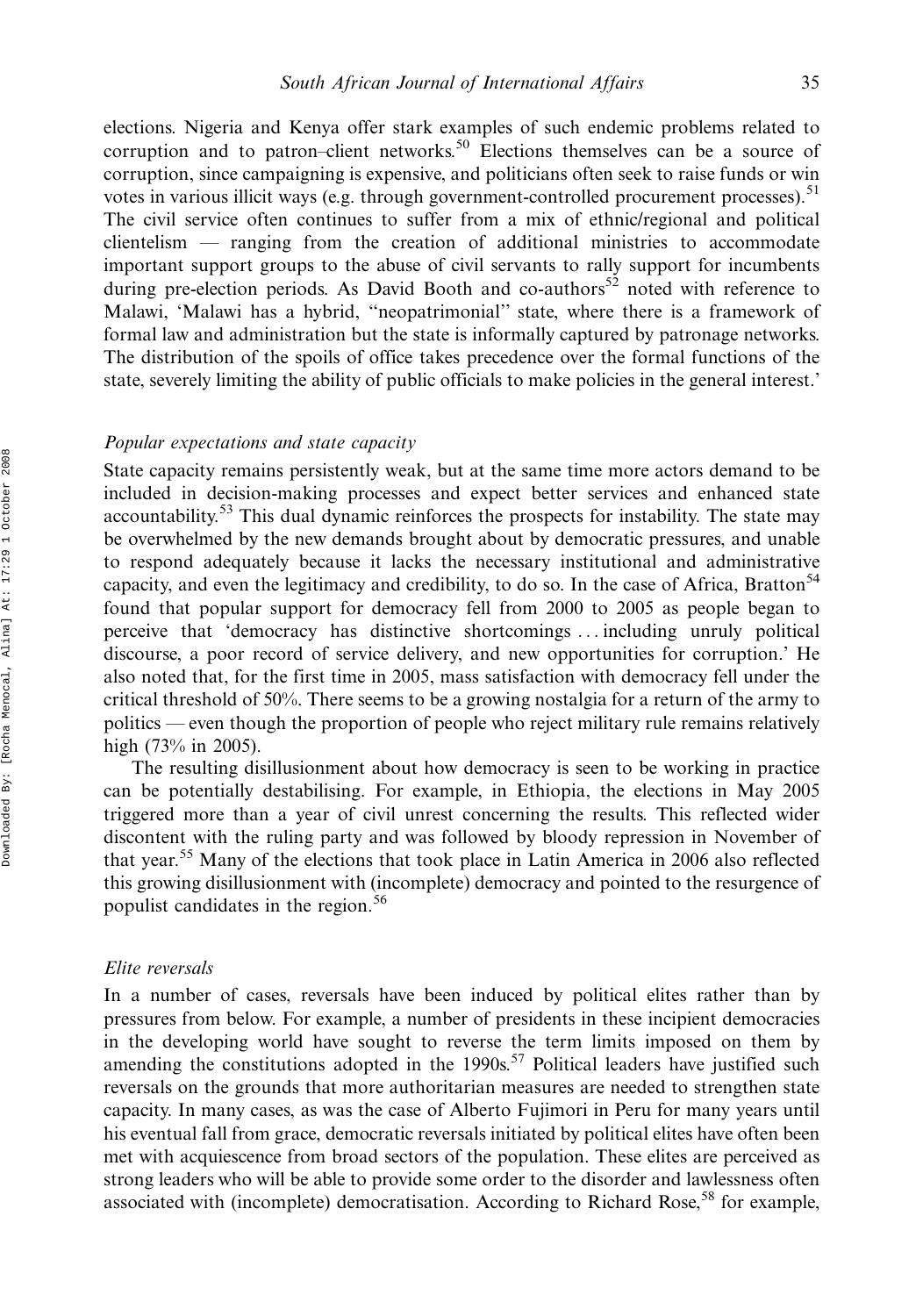recent data from the New Europe Barometer suggests that 63% of respondents in Belarus say it is better to get rid of parliament and elections and have a strong leader.

## Concluding reflections: Where are we now?

Based on this discussion about the emergence of hybrid regimes, the overall trend towards democratisation can be said to have both advantages and disadvantages. On the positive side, even 'unfinished' democratisation processes have opened up new opportunities for participation and for the alternation of power through formal institutions. This has helped to institutionalise leadership changes, a serious challenge under previous authoritarian regimes.<sup>59</sup> However, it must also be acknowledged that the emergence of hybrid regimes entails important risks as well. In particular, expectations are raised that are very difficult to satisfy, and clientelistic systems continue or even intensify where the potential for authoritarian top-down control is not replaced by effective checks and balances and accountability to citizens.

Highlighting the challenges embedded in hybrid regimes does not imply that the risks of democratisation are not worth undertaking. A deeper understanding of the problems that these regimes face is desirable because it provides a more realistic assessment of how democratic politics function in settings that remain undefined as well as a sobering appraisal of what these incipient and fragile democracies can be expected to achieve. We have certainly not reached the end of history. Despite this, it is also undeniable that some considerable gains have been made, at the very least in terms of an (almost) universal recognition of the primacy of democratic forms. How to give substance to these forms so that they do not ossify as the hollow core of democracy is a formidable endeavour, but one that is well worth pursuing. However imperfect, democracy is still better than the available alternatives.

#### Notes on contributors

Alina Rocha Menocal is a Research Fellow on Politics and Governance in the Poverty and Public Policy Group at the Overseas Development Institute in London. Verena Fritz is a Consultant on Poverty Reduction and Public Sector Governance at the World Bank. Lise Rakner is a Senior Researcher at Chr. Michelsen Institute and Professor of Comparative Politics at the University of Bergen.

## **Notes**

- 1. This article was originally commissioned by the UK's Department for International Development (DFID) for a Wilton Park conference on democracy and development (22–25 October 2007, Winston House, Steyning, West Sussex, UK). It draws on a report by the authors on 'Democratisation's Third Wave and the challenges of democratic deepening: assessing international democracy assistance and lessons learned', prepared for Irish Aid as well as other research. The article reflects the views of the authors alone and not those of the DFID), Irish Aid or the authors' respective institutional affiliations. The authors are grateful to Peter Burnell for his very useful insights and comments on an earlier draft of this article.
- 2. Huntington, 1991.
- 3. Diamond, 2006.
- 4. Freedom House also notes that the continued weakness of democratic institutions in a large number of these countries hampers further progress. These weak, or hybrid, democracies are the focus of this article.
- 5. Lipset, 1959; Almond and Verba, 1963; Moore, 1966.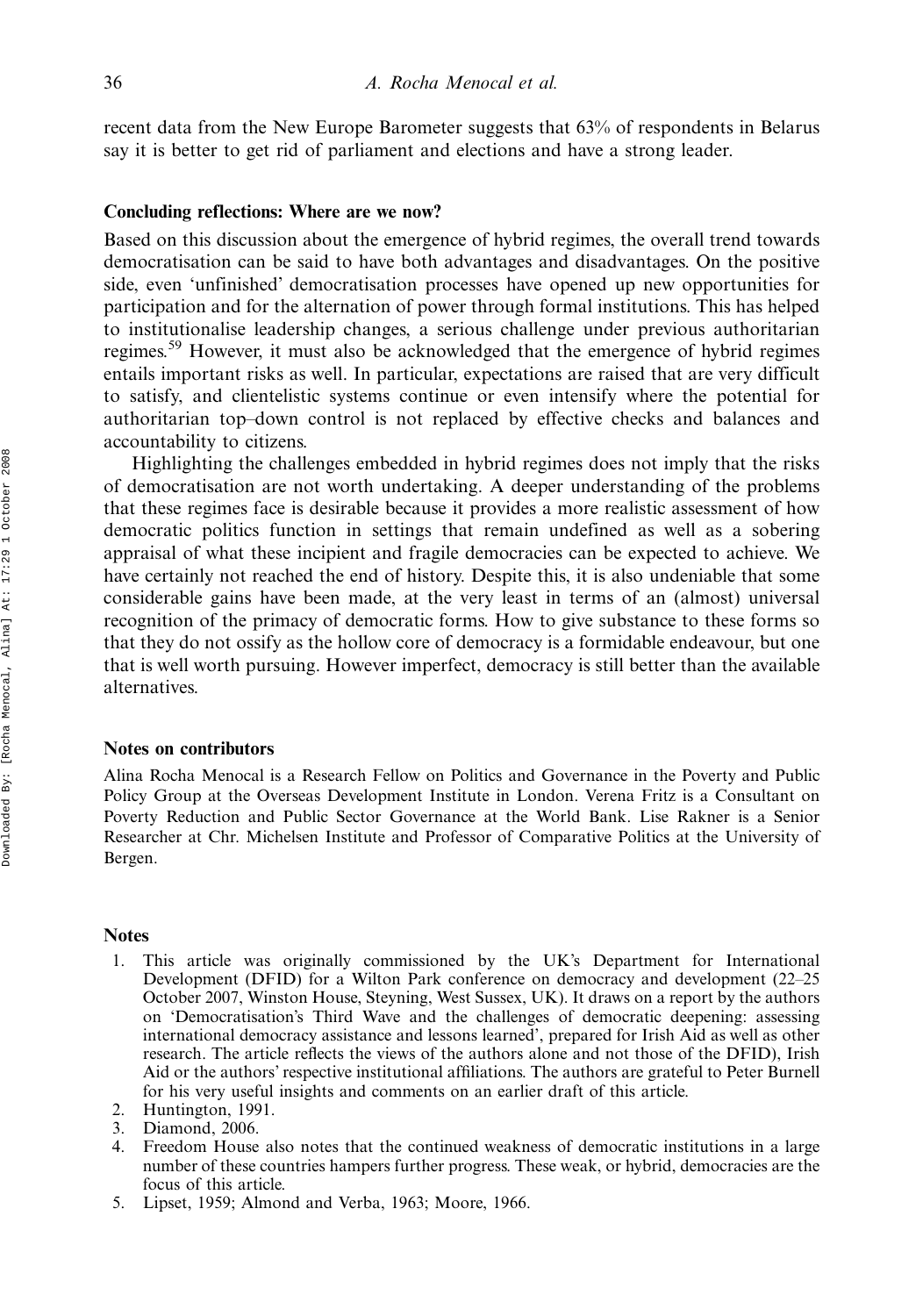- Much of this literature was based on Seymour Martin Lipset's seminal work of 1959, where he highlighted one of the most enduring correlations in the social sciences: the relationship between high levels of economic development and democracy. However, correlation does not mean causation  $-$  a strong correlation between high levels of economic development and democracy does not necessarily mean that economic development causes democracy. Though Lipset himself was not claiming such causation (his 'wealth theory' is more about the conditions for stable, i.e. sustainable, democracy than about democratic transition), many analysts and scholars in the 1960s and 1970s used this correlation to argue that development was a precondition for democracy.
- 7. As distinct from democratic sustainability or democratic consolidation, this is an issue that is discussed further along in this article.
- 8. Peaceful transitions to democracy took place in countries evincing every major religious or philosophical tradition, including Christian, Jewish, Hindu, Buddhist, Confucian and Muslim. For a critique of these cultural arguments, see Zakaria, 1997.
- 9. Alfred Stepan (with Robertson), 2003, suggests that there are important differences between Arab and non-Arab Muslim countries and their democratic potential. The authors attribute the 'democracy gap' of Arab countries primarily to the political and socio-economic contexts \* which include factors such as oil, the geo-politics of the region and the manipulation of the Arab-Israeli conflict, among others  $-$  and only to a lesser degree to anything inherent in Arab culture itself.
- 10. See O'Donnell and Schmitter, 1986, and Przeworski and Limongi, 1997, among others.
- 11. See especially O'Donnell and Schmitter, 1986, as one of the founding academic studies of this agency or process-oriented approach.
- 12. A fundamental weakness of the earliest studies following a process-oriented approach is that their emphasis on contingent choice may lead to excessive voluntarism. By understating the role of structural incentives and constraints in its analysis, this literature tends to assume that actors are freewheeling agents independent of any political, economic, social and/or historical context. Yet, consideration of such structural determinants is crucial in explaining individual preferences, relative bargaining power and how interests may change over time. Since the early 1990s, there has been an attempt to combine structural and agency-related factors in an attempt to provide a deeper and more balanced understanding of what drives democratic transition processes. Some of the most notable works using this combined approach include Haggard and Kaufman, 1995; Rueschemeyer et al., 1992; Huntington, 1991; and Bratton and van de Walle, 1994.
- 13. Including Huntington, 1991.
- 14. But even in Eastern Europe (as well as the former Soviet Union), Mikhail Gorbachev's policies and the end of the Cold War were key factors in triggering democratic transformation.
- 15. Zakaria, 1997.
- 16. O'Donnell, 1996.
- 17. Diamond, 2002. It is important to note that 'hybrid regimes' are not the same as what donors have increasingly come to call 'fragile states'. For an analysis of what 'fragile states' mean to different donors and a discussion of different approaches to providing assistance to such states, see Cammack et al., 2006.
- 18. Ottaway, 2003.
- 19. According to Thomas Carothers, 2002, p. 9, '[o]f the nearly 100 countries considered as "transitional" in recent years, only a relatively small number — probably fewer than  $20 -$  are clearly en route to becoming successful, well-functioning democracies or at least have made some democratic progress. The leaders of the group are found primarily in Central Europe and the Baltic region ... though there are a few in South America, ... Asia [and Africa].'
- 20. Some of the most significant analyses in this growing literature include Diamond, 2002; Carothers, 2002; Gyimah-Boadi, 2001; Linz and Stepan, 1996; O'Donnell, 1996; Ottaway, 2003; Zakaria, 1997; and Schedler, 2006.
- 21. Fukuyama, 1992.
- 22. As Peter Burnell usefully pointed out, there are increasing doubts about the health of democracy even in established democratic systems — the US under the current administration of George W. Bush (2000–2008), where there are growing concerns about the encroachment of executive power and the weakening of some essential checks and balances mechanisms, offers one example.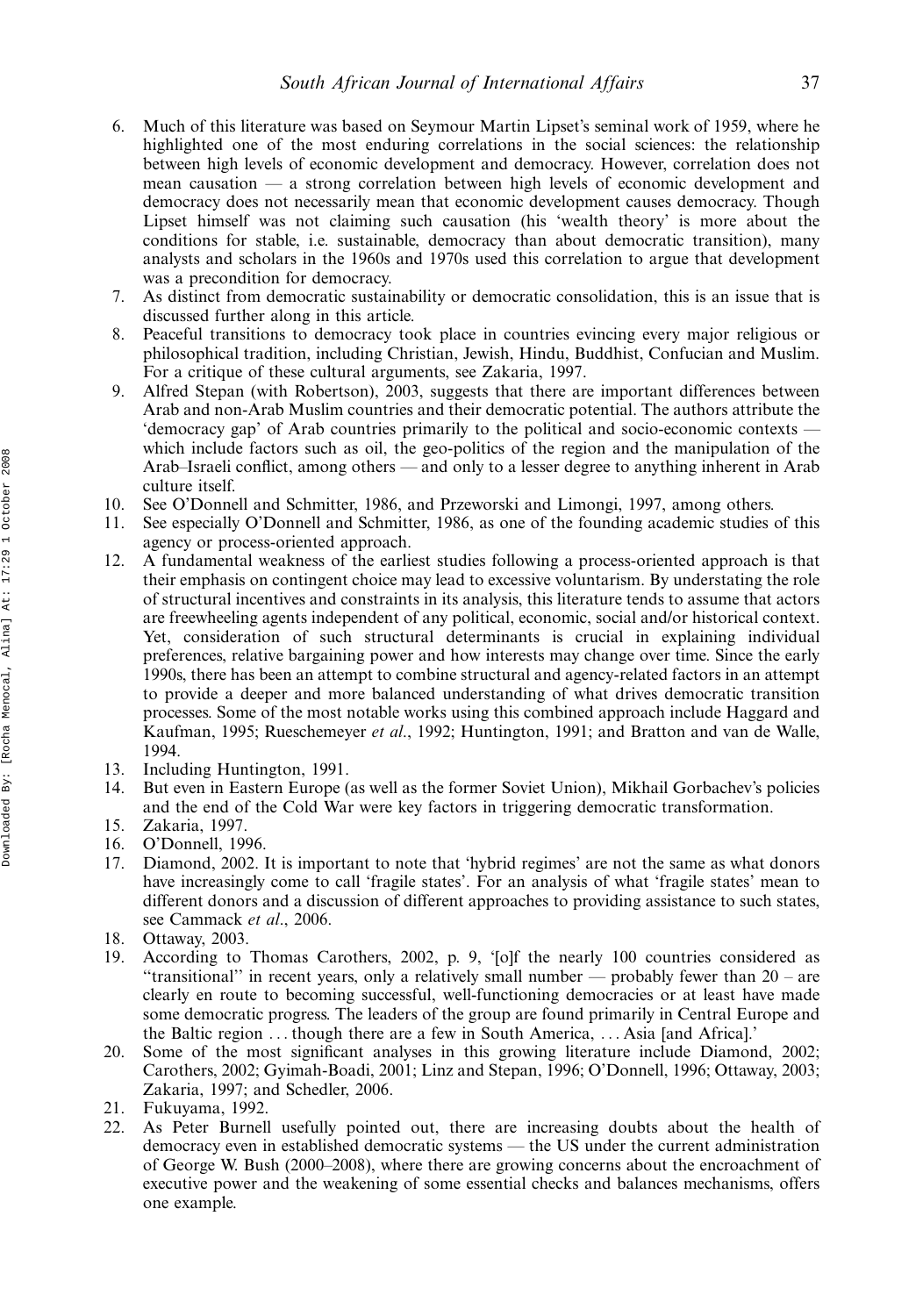- 23. For more information on this issue, see two Overseas Development Institute (ODI) blogs on the subject: 'The good, the bad, and the ugly: Mexican presidential elections at a cliff hanger' (http://blogs.odi.org.uk/blogs/main/archive/2006/07/07/608.aspx), and 'The Mexican electoral cliffhanger part 2: to recount or not to recount  $-$  is there a question?' (http://blogs.odi.org.uk/ blogs/main/archive/2006/07/24/615.aspx).
- 24. Przeworski, 1991.
- 25. Levitsky and Way, 2005.
- 26. Whitehead, 2002.
- 27. Bratton, Mattes and Gyimah-Boadi, 2004.<br>28. Bratton, 2007 (emphasis in original).
- Bratton, 2007 (emphasis in original).
- 29. Freedom House, 2007.
- 30. Przeworski and Limongi, 1997.
- 31. Again, as Burnell usefully points out, some analysts (such as Larry Diamond) build in a caveat to economic growth relating to the distribution of the benefits. Growth must either be roughly equal, or it needs to help reduce pre-existing inequalities or levels of absolute poverty. In poor countries, growth that largely benefits the rich might not be sufficient to sustain democracy.
- 32. This is why many regimes are happy to go along paying lip service to democracy while still exerting authoritarian control. Nevertheless, the international community has turned a blind eye to formal authoritarian reversals in Bangladesh and Pakistan, perhaps because these countries are of strategic importance to foreign policy, military and other interests.
- 33. Conversely, it is possible to assume that, so long as China prospers and continues to reduce the numbers living in absolute poverty, there will be little prospect of fundamental political change towards greater liberal democracy.
- 34. For instance, Carothers, 2002, makes a distinction between hybrid regimes characterised by 'feckless pluralism' (regimes where there is considerable pluralism and competitive electoral processes but where democracy remains shallow and troubled) and those characterised by 'dominant-power politics' (where there is some space for political competition but one grouping dominates the system so that there is little prospect for a real alternation of power).
- 35. The following discussion on hybrid regimes draws, in part, on Fritz and Rocha Menocal, 2006.
- 36. Van de Walle, 2003, p. 310.
- 37. Bratton, 2007.
- 38. Lagos, 2003.
- Rocha Menocal, 2006.
- 40. Bratton, 2007.
- 41. Indeed, on the one hand, of the 92 presidential elections conducted within the continent between 1990 and 2004, only 13 featured an electoral turnover (van de Walle, 2006). On the other hand, as noted by Burnell, over the 1990–2005 period in Africa, 9 out of 18 presidents agreed to step down after their final term, while the other 9 all chose to use constitutionally mandated processes to try to extend their terms. Of those nine, three failed to secure their objective (including, notably, Nigeria) (see Posner, 2007). These developments can be interpreted from both a half-full and a half-empty glass perspective, and if one adopts a longer-term perspective, the trend towards greater institutionalisation might be encouraging though we are clearly not quite there yet.
- 42. Rakner and Svåsand, 2005.
- 43. As pointed out by Burnell, it is worth highlighting that electoral participation in these emerging democracies can be impressive — notwithstanding sometimes challenging conditions for the voters. For example Zambia's 2006 national elections saw 70% turnout of registered voters.
- 44. Hyden, 2006.
- 45. O'Donnell, 1996.
- 46. Uslaner, 2007.<br>47. Przeworski, 19
- Przeworski, 1991.
- 48. Helmke and Levitsky, 2006.
- 49. Bratton, 2007. For Bratton, this can be the case if (and only if) the 'clients' perceive they are enjoying some material benefits from informal institutions; if they perceive that the benefits are monopolised by the political elite, then they are likely to take a very different view of legitimacy.
- 50. Uslaner, 2007.
- 51. Whitehead, 2002.
- 52. Booth et al., 2006.

2008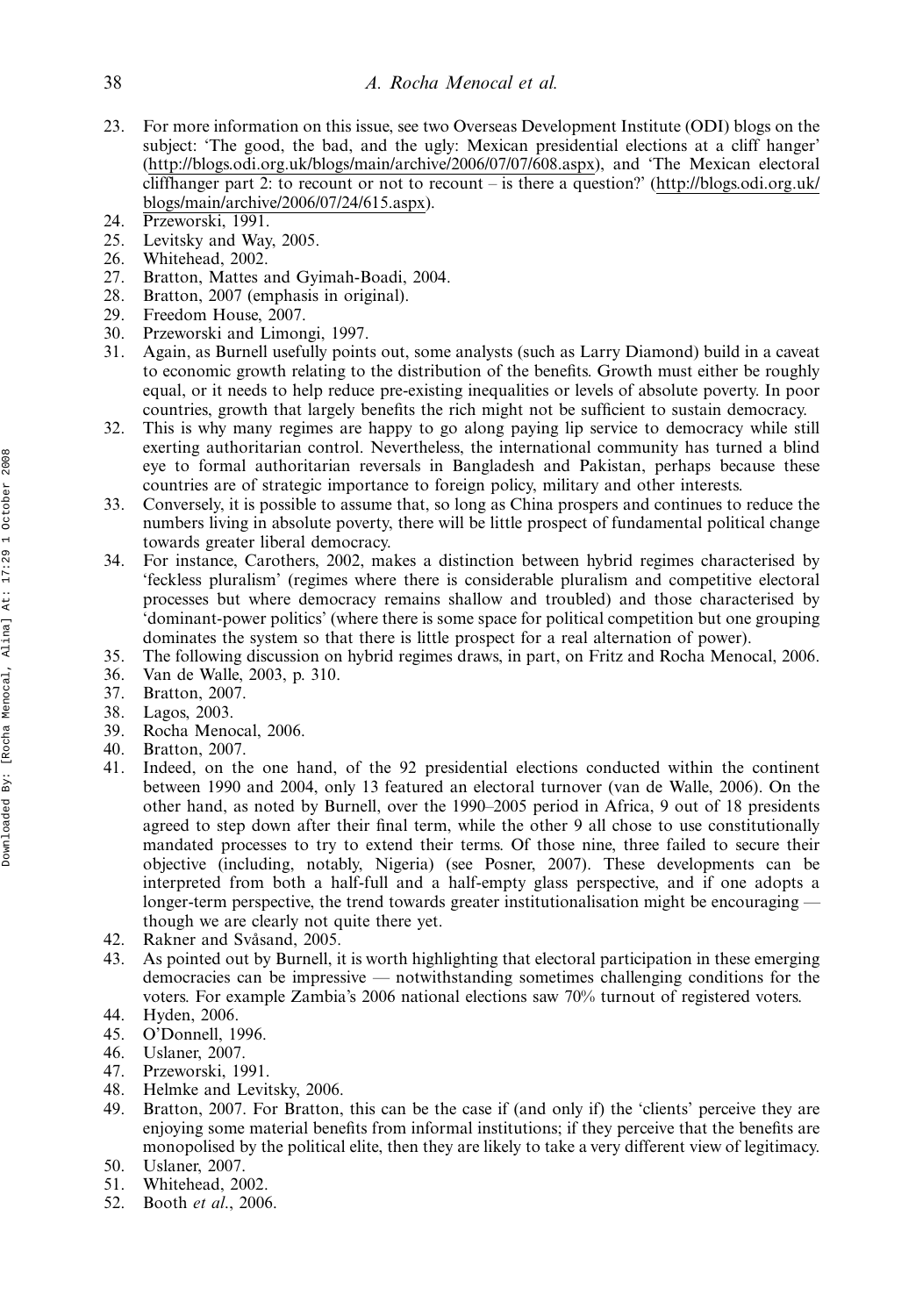- 53. As noted by Burnell, this may not be the case in the special circumstances of rentier states, which may allow even authoritarian regimes (e.g. Saudi Arabia) as well as hybrids (Hugo Cha´vez in Venezuela) some security against such instability. The global price hike in commodities which continues in 2008 owing to the economic growth of China and India, is increasing the number of hybrid regimes that might feel more secure, although the effect is clearly contingent on global economic trends in the future (as is the economic development in new democracies that will help make those democracies more stable).
- 54. Bratton, 2007.
- 55. De Renzio, 2006.
- 56. Rocha Menocal, 2006. Though I take Burnell's point that populism is a Latin American and/or Andean regional specialty, so perhaps one should not generalise too far.
- 57. While the attempt to do so was unsuccessful in Zambia, Kenya, Malawi, Nigeria and most recently Venezuela (2007), the presidents of Namibia, Uganda and Togo succeeded in changing the constitutions to allow themselves another term in office.
- 58. Rose, 2007.
- 59. Van de Walle, 2001.

## **References**

- Almond GA & S Verba, The Civic Culture: Political Attitudes and Democracy in Five Nations. Princeton, NJ: Princeton University Press, 1963.
- Booth D, D Cammack, J Harrigan, E Kanyongolo, M Mataure & N Ngwira, 'Drivers of Change and Development in Malawi', ODI Working Paper no. 261. London: ODI, 2006.
- Bratton M, 'Institutionalizing Democracy in Africa: Formal or Informal?' Paper prepared for presentation at the Princeton Institute for International and Regional Studies (PIIRS), 29 March 2007, available at www.princeton.edu/~piirs/calendars/Bratton\_paper.pdf.
- Bratton M, RB Mattes & E Gyimah-Boadi, Public Opinion, Democracy and Market Reform in Africa. Cambridge: Cambridge University Press, 2004.
- Bratton M & N van de Walle, Democratic Experiments in Africa: Regime Transitions in Comparative Perspective. Cambridge: Cambridge University Press, 1994.
- Cammack, D, D McLeod & A Rocha Menocal, 'Donors and the ''Fragile States'' Agenda: A Survey of Current Thinking and Practice', ODI Report submitted to the Japan International Cooperation Agency. London: ODI, 2006.
- Carothers T, 'The end of the transition paradigm', Journal of Democracy, 13.1, 2002, pp. 1–21.
- De Renzio P, 'The Primacy of Domestic Politics and the Dilemmas of Aid: What Can Donors Do in Ethiopia and Uganda?', ODI Opinion 65. London: ODI, 2006.
- Diamond L, 'Is the Third Wave over?', Journal of Democracy, 17, 2006, pp. 20-37.
- Diamond L, 'Elections without democracy', Journal of Democracy, 13.2, 2002, pp. 21–36.
- Freedom House, 'Map of freedom in the world', 2007, available at www.freedomhouse.org/ template.cfm?page=363&year=2007
- Fritz V & A Rocha Menocal, '(Re-)building Developmental States: From Theory to Practice', ODI Working Paper no. 274. London: ODI, 2006.
- Fukuyama F, The End of History and the Last Man. New York: Free Press, 1992.
- Gyimah-Boadi E, 'A peaceful turnover in Ghana', Journal of Democracy, 12.2, 2001, pp. 103–17.
- Haggard S & R Kaufman, (eds), The Political Economy of Democratic Transitions. Princeton, NJ: Princeton University Press, 1995.
- Helmke G & S Levitsky, Informal Institutions and Democracy: Lessons from Latin America. Baltimore, MD: The Johns Hopkins University Press, 2006.
- Huntington S, The Third Wave: Democratization in the Late Twentieth Century. Norman, OK: University of Oklahoma Press, 1991.
- Hyden G, African Politics in Comparative Perspective. New York, NY: Cambridge University Press, 2006.
- Lagos M, 'Public Opinion', in Domínguez J & M Shifter (eds), Constructing Democratic Governance in Latin America. Baltimore, MD: The Johns Hopkins University Press, 2003, 2nd edition.
- Levitsky S & L Way 'International linkage and democratization', Journal of Democracy, 16.3, 2005, pp. 20-34.
- Linz J & A Stepan, Problems of Democratic Transition and Consolidation: Southern Europe, South America and Post-Communist Europe. Baltimore, MD: Johns Hopkins University Press, 1996.